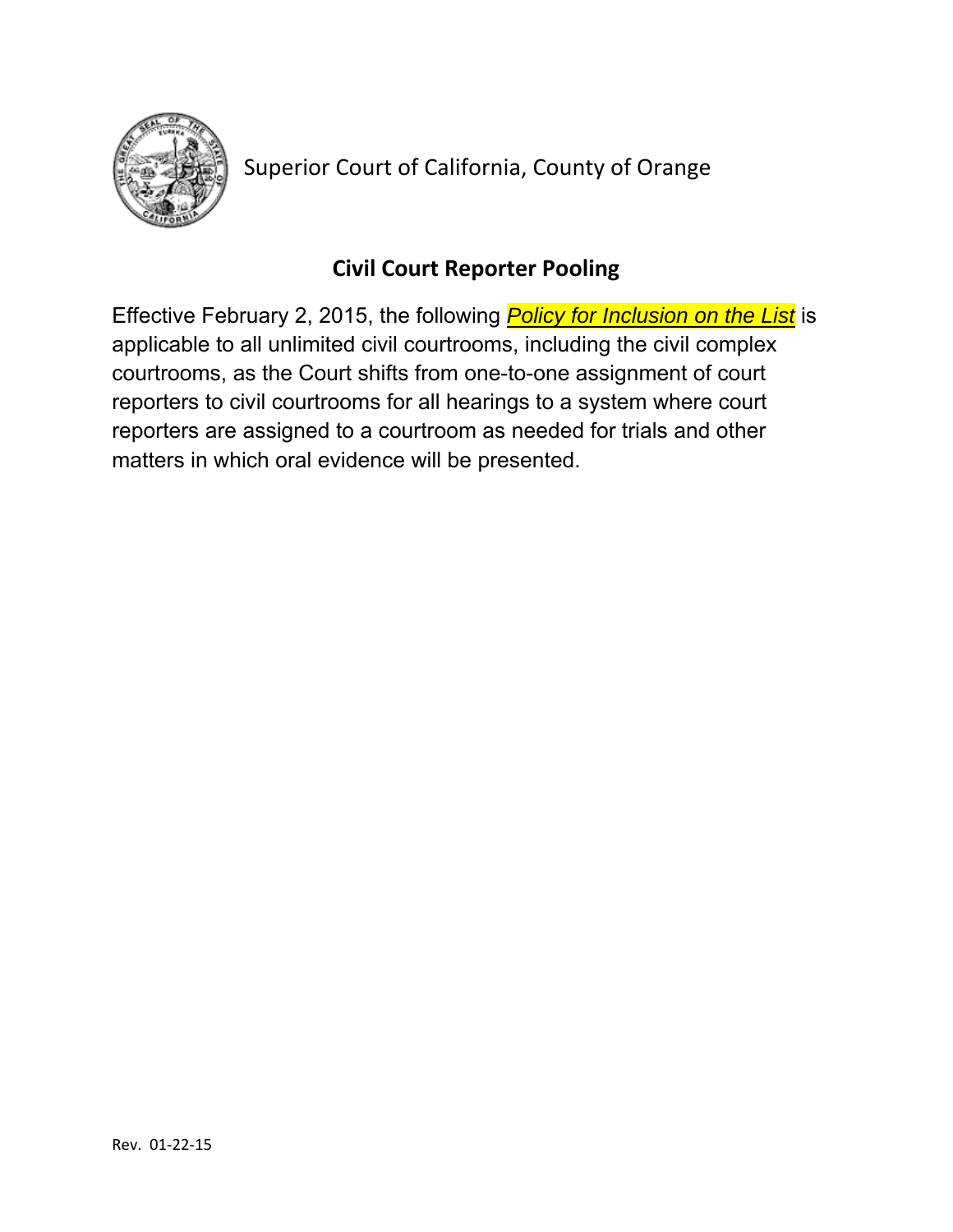**Approved:** Ulan Carbon

 Alan Carlson Chief Executive Officer and Clerk of the Court DATED: January 30, 2015

## **POLICY OF THE SUPERIOR COURT OF CALIFORNIA, COUNTY OF ORANGE**

#### **TITLE: INCLUSION ON THE LIST OF OFFICIAL COURT REPORTERS PRO TEMPORE ("Policy for Inclusion on List")**

**PURPOSE:** To establish and maintain a list of court-approved official reporters pro tempore whom litigants can retain without need of a stipulation.

### **POLICY:**

- 1. The court will establish and maintain a list of court-approved official reporters pro tempore who have met the requirements and qualifications established by the court.
- 2. The court-approved list ("List") will initially include former Orange County Superior Court Official Court Reporters who voluntarily separated from the Court in good standing, pro tempore reporters recently utilized by the Court, and at the Court's discretion reporters in good standing on the court-approved list of another Superior Court in the State of California. (The additional requirements for inclusion and to remain on the List are detailed in paragraphs 8 and 9 below)
- 3. Reporters included on the List may report hearings without a stipulation by the parties, but the court must order the reporter appointed as an official reporter pro tempore for each proceeding reported.
- 4. Reporters approved to be on the List are not court employees. Approved official reporters pro tempore are not under contract to, nor are provided by the court. The court will periodically ensure that reporters on the List continue to meet the criteria for eligibility to remain on the List. However, the court will not evaluate or supervise the reporters; nor will the court endorse any reporter on the List over any other reporter on the List.
- 5. The parties are fully responsible for making arrangements for reporters and are solely responsible for the payment, scheduling, and presence of the reporter. This includes parties with fee waivers.
- 6. Parties are not obligated to select a reporter from the List; it is provided as a courtesy to assist the parties.
- 7. The List will be made available electronically to all judicial officers, courtrooms, and court business offices. The List will be publicly available on the court's Internet site, randomized each time it is viewed.

#### 1. **Inclusion on the List**

- A. To request inclusion on the List, a reporter must submit the following:
	- 1) A completed, signed *Court-Approved Official Reporters Pro Tempore Agreement*.
	- 2) A copy of a current California Certified Shorthand Reporter (CSR) license.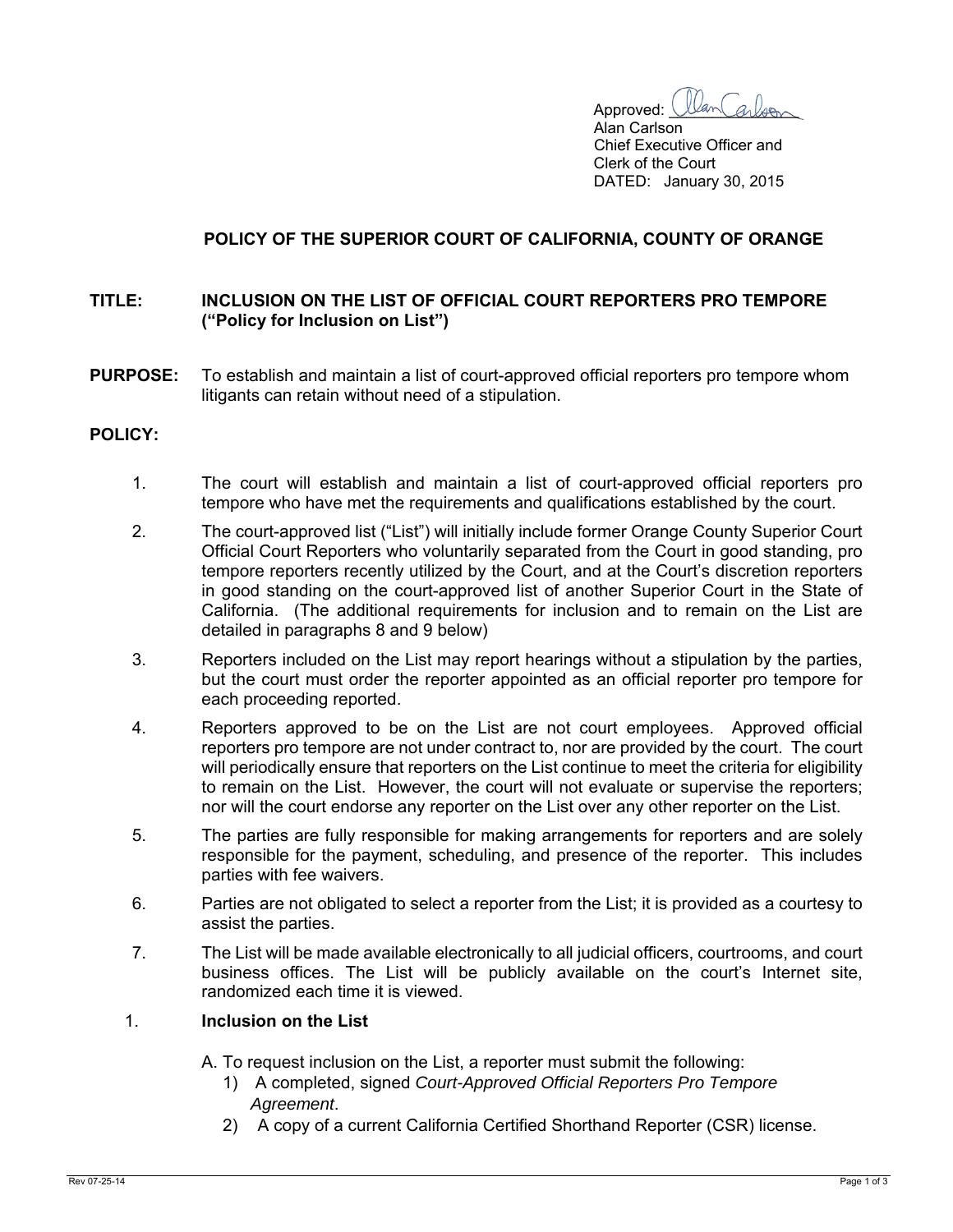- B. Minimum Requirements to be placed on the List:
	- 1) Reporters must maintain a current CSR license and provide their CSR number.
	- 2) Be in good standing with the Court Reporters Board of California
	- 3) Reporters must agree to comply with the court's requirements regarding electronic archiving of each day's stenotype notes to the court's vendor (ACORN) within 48 hours of the date of the proceeding except in extenuating circumstances and as approved in advance by Court Reporter and Interpreter Services management.
	- 4) Reporters must provide and maintain current contact information and agree that such information may be released to the public in the manner the court chooses.
	- 5) Reporters must transcribe and prepare in proper form all requested transcripts, including appeals, in a timely manner. Payment for transcripts to be arranged by the part(ies).
	- 6) Reporters must agree to follow directions from the court, and be subject to the jurisdiction of the court, to the same extent as an official reporter.
	- 7) Reporters must agree to inform the court and parties prior to the use of an audio recording device.
	- 8) Reporters must demonstrate compliance with appeal transcript production and good standing with the Court of Appeal.
	- 9) Reporters must be available for read-back of notes within 30 minutes of the court's request.
	- 10) Reporters may be required to pass a skills test developed and administered by the court.
	- 11) Reporters must indicate to the court if they provide realtime reporting and/or other litigation support (e.g. LiveNote) services. When providing realtime and/or other litigation support services, they are responsible for configuring the cable or Bluetooth receiver. The court does not provide technical support.
	- 12) Former employees of a California Superior Court must not have any delinquent transcripts in the last six months of employment with that court.
- C. Requests to be included on the List may be, but are not required to be, considered on a monthly basis. Incomplete requests will be returned and not be processed.
- D. The decision to include a reporter on the List is subject to the Court's sole discretion.
- E. Reporters must notify the court immediately if they no longer provide the service, or if they are no longer eligible for inclusion on the List.
- F. Reporters must notify the court immediately if any of their contact information changes.

# 9. **Active Status and Removal from the List**

- A. To remain on the List, reporters must:
	- 1) Maintain current contact information with the court.
	- 2) Confirm their eligibility every 12 months and provide a copy of their current CSR license.
	- 3) Remain in good standing with the Court Reporters Board of California.